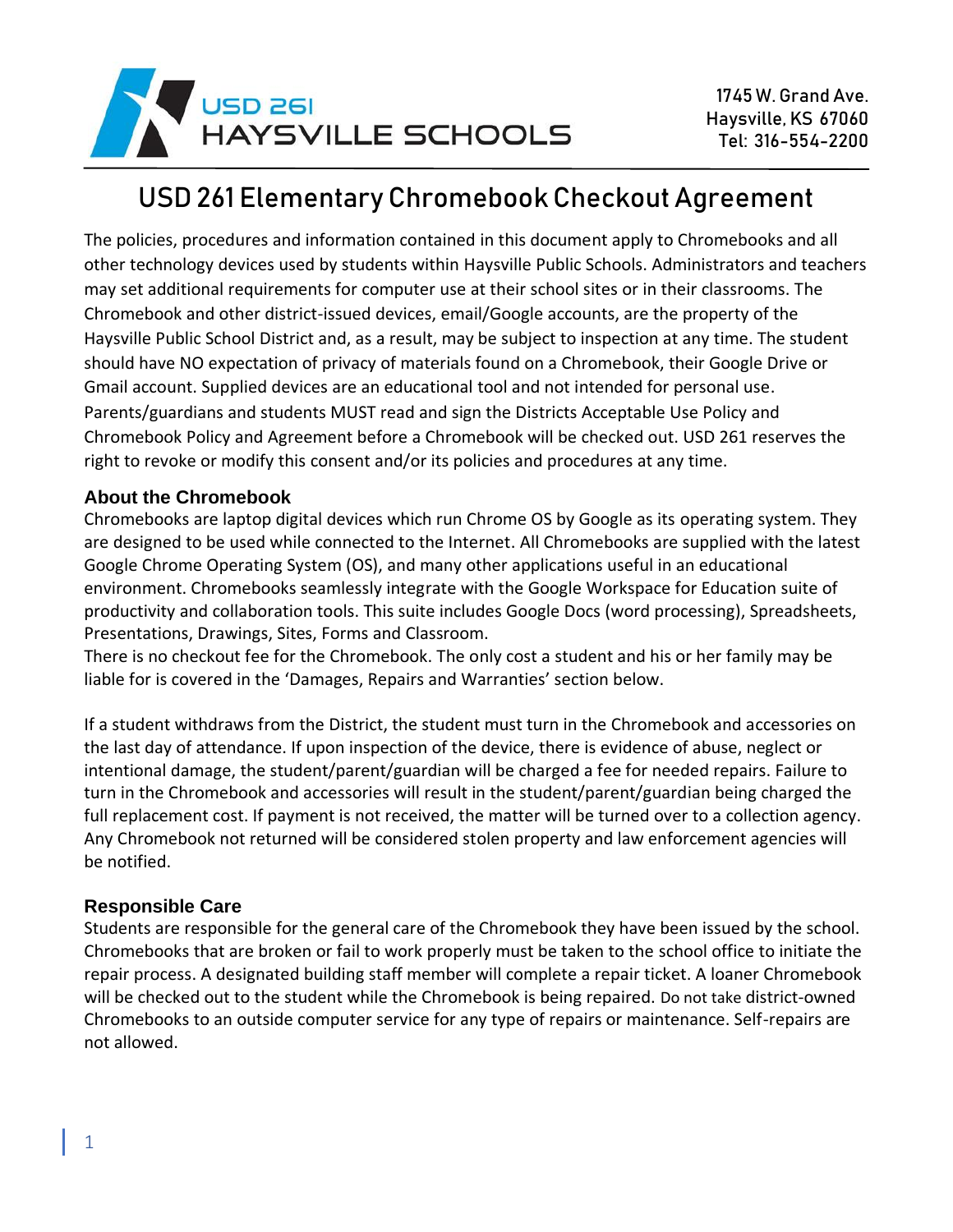

#### **No Expectation of Privacy**

No one should have any expectation of privacy or confidentiality regarding any usage of a Chromebook issued by the District, regardless whether the usage happens for school-related purposes or not. During school hours, without prior notice of consent, the District may access, supervise, view, monitor and record student use of Chromebooks at any time for any reason related to the operation of the District. Chromebook browsing history is always logged. From time to time, the District may conduct random checks of Chromebooks and inspect their contents and condition. By using a Chromebook, students agree to such access, monitoring, and recording of their use. School administrators, teachers, and instructional technology staff may use monitoring software that allows them to view screens and activity on student Chromebooks at school during school hours. All images, documents, files, and apps downloaded onto the Chromebook become the property of USD 261 as allowable by law. The built-in webcam will not be used to monitor students.

#### **General Care and Precautions**

- Chromebook battery should be charged before the start of each school day.
- Do not remove the identification tag or barcode from the Chromebook.
- Vents should not be covered.
- Cords, cables, and removable storage devices must be inserted carefully into the Chromebook.
- Chromebooks should not be used with the power cord plugged in when the cord may be a
- tripping hazard.
- Chromebooks and chargers should be kept away from food and drinks, small children, and pets.
- Chromebooks must remain free of any writing, drawing, stickers, or labels that are not the
- property of the Haysville School District.
- Chromebooks must never be left in an unlocked car or any unsupervised area.

#### **Chromebook Screen Care**

The Chromebook screen is particularly sensitive and can be easily damaged if subjected to rough treatment and excessive pressure. Protect the Chromebook screen by following the rules below.

- Do not lift Chromebooks by the screen. When moving a Chromebook support it from the bottom with the lid closed.
- Clean the screen with a soft, dry anti-static, or microfiber cloth. Do not use window cleaner or any type of liquid or water on the Chromebook.
- Do not lean or place anything on top of the Chromebook.
- Do not place anything on the keyboard before closing the lid (e.g., pens, pencils, notebooks).
- Do not place anything near the Chromebook that could put pressure on the screen.
- Do not wedge the Chromebook into a book bag or place anything in the carrying case that will press against the cover as this will damage the screen.
- Do not poke the screen.

● For screen adjustment do not grasp screen by wrapping hand around screen; your thumbs can shatter the screen. Never lift or carry the Chromebook by the screen, or with the power cord inserted.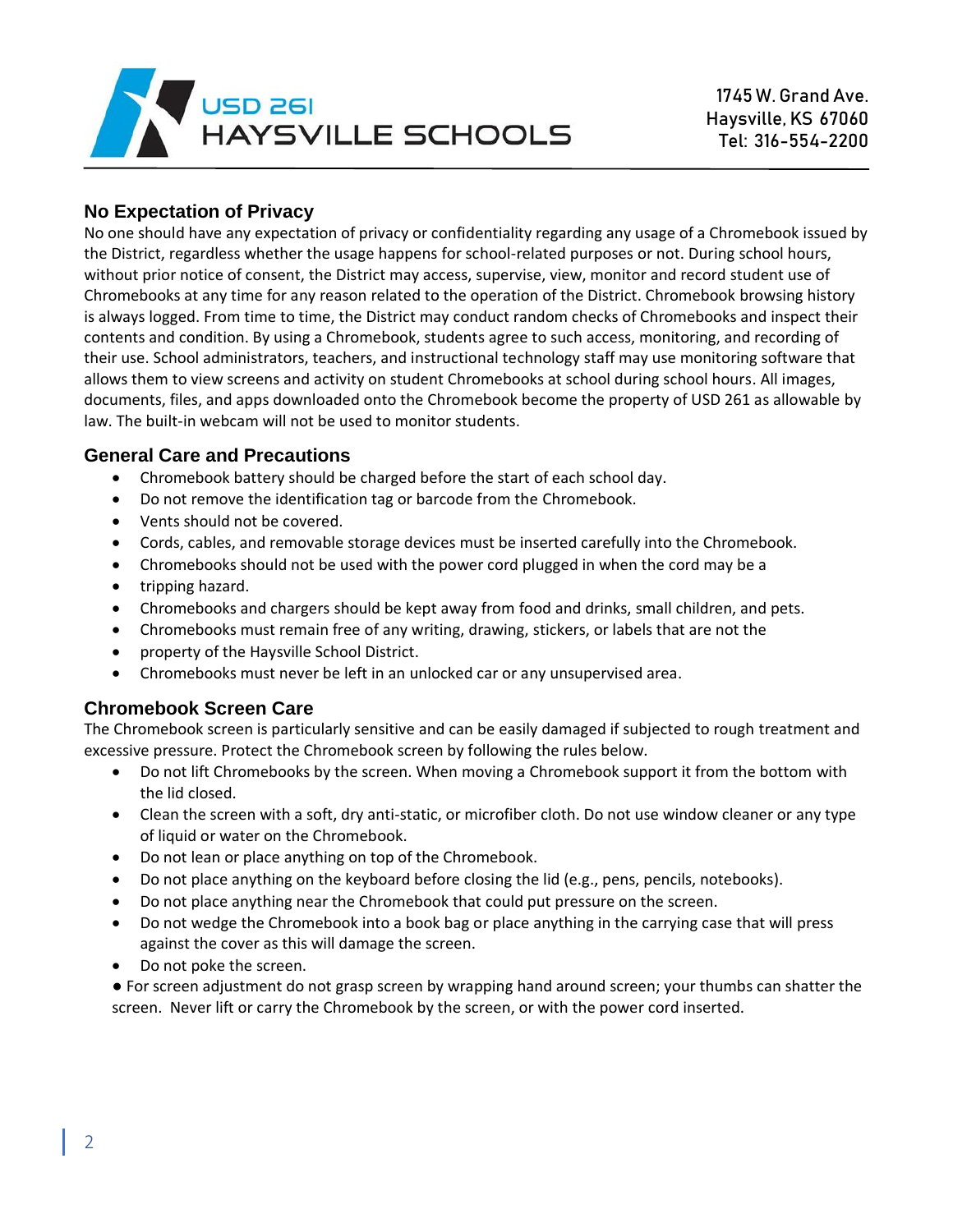

#### **Storing Your Chromebook**

- Chromebooks should never be left in vehicles or a location that is not temperature controlled.
- Chromebooks should always be stored safely.
- Chromebooks should never be placed on the bottom of a pile or wedged into a book bag as this may break the screen.
- Never store your Chromebook in a carrying case or backpack with the power cord inserted.

#### **USD 261 Labels**

- All Chromebooks will be identified as USD 261 property.
- District labels may not be covered, modified or otherwise tampered with in any way.
- Personalizing the Chromebook: Chromebooks must remain free of any decorative writing, drawing, stickers, paint, tape, or labels that are not the property of USD 261.

#### **Damages, Repairs and Warranties**

All Chromebook problems must be reported to the school office. The district will repair or replace damaged equipment resulting from normal use.

#### **Repairs for damage**

Students are responsible for any of their actions that void the warranty (i.e. take the Chromebook apart; remove its parts, self-repair, etc.). Students will be held responsible for the full cost of any parts replaced and associated labor costs due to such actions up to and including the cost of total replacement of the Chromebook.

#### **Repair costs for damage and loss**

The district will charge for the entire repair or replacement cost of the Chromebook and/or power adapters or protective cases if damage or loss occurs due to the student's, parent's/guardian's, or other third party's intentional acts or as the result of their negligence in handling the device. Current fee schedule for Dell 3100 2in1 Chromebook:

- LCD75LCD Back Cover \$25
- MotherBoard \$150
- Keyboard \$20
- TrackPad \$20
- Charger \$25
- Complete \$300
- Students are responsible for any losses or damages resulting from attempts to harm or destroy data of another person as outlined in the Acceptable Use Policy.
- In case of theft, vandalism or other criminal acts, whether at school or off campus, a police report MUST be filed with the local police department and a copy submitted to district technology director at 1745 West Grand Ave., Haysville, Kansas 67060.
- Replacement of a Chromebook at no cost to the student is at the discretion of school administration.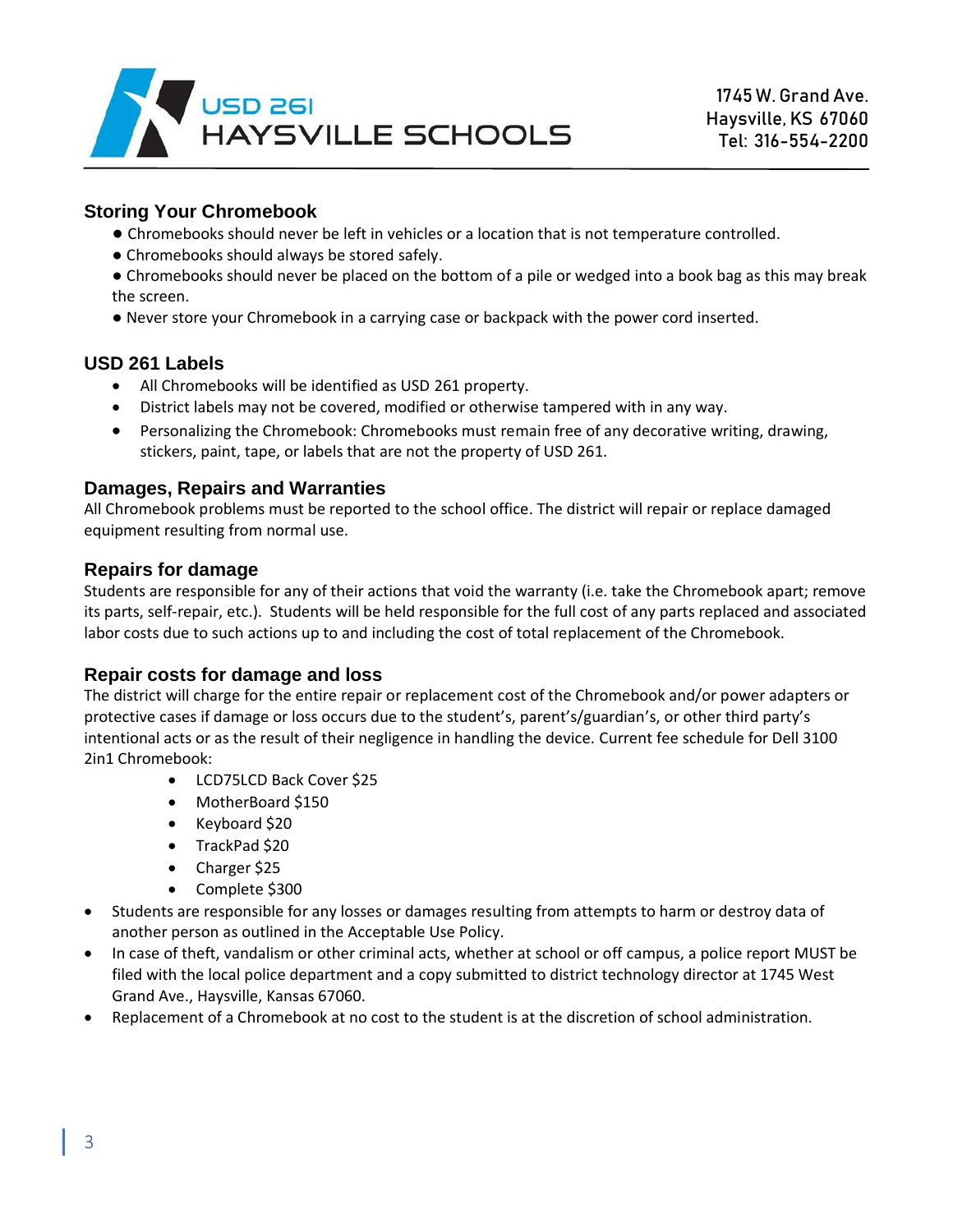

#### **Rights and Responsibilities**

Actions performed on any district-owned computer, network or electronic communication device may be monitored by school authorities. Inappropriate use of district technology will result in the associated disciplinary action as identified in the student handbook, district administrative procedures and Board policies.

#### **Student Rights/Responsibilities**

- The student will treat the Chromebook with care.
- The student will always maintain possession of the Chromebook.
- The student will only use pre-approved applications and resources.
- The student will not install peer-to-peer file sharing programs.
- The student will not remove programs or files from the Chromebook.
- The student will follow all board policies and administrative procedures when using the Chromebook both at and away from school.
- The student will use discretion when giving personal information when using the Internet.
- The student will not attempt to repair the Chromebook.
- The student will report damage or needed repairs immediately.
- The student understands that all Chromebook use with the given login credentials will be monitored.
- The student will submit to a Chromebook audit when requested.

#### **Parent Rights/Responsibilities**

- The parent/guardian will support the Chromebook policy at home.
- The parent/guardian will not attempt to repair the Chromebook.
- The parent/guardian will not load or delete any software from the Chromebook.
- The parent/guardian understands that all Chromebook use with the given login credentials will be monitored.
- The parent/guardian has the right to contact the school at any time should questions arise.

#### **Student Conduct**

While working in a digital and collaborative environment, students should always conduct themselves as good digital citizens by adhering to the following:

- **Respect Yourself**: I will show respect for myself through my actions. I will select online names that are appropriate. I will use caution with the information, images, and other media that I post online. I will carefully consider what personal information about my life, experiences, or relationships I post. I will not be obscene. I will act with integrity.
- **Protect Yourself**: I will ensure that the information, images and materials I post online will not put me at risk. I will not publish my personal details, contact details or a schedule of my activities. I will report any attacks or inappropriate behavior directed at me while online. I will protect passwords, accounts and resources.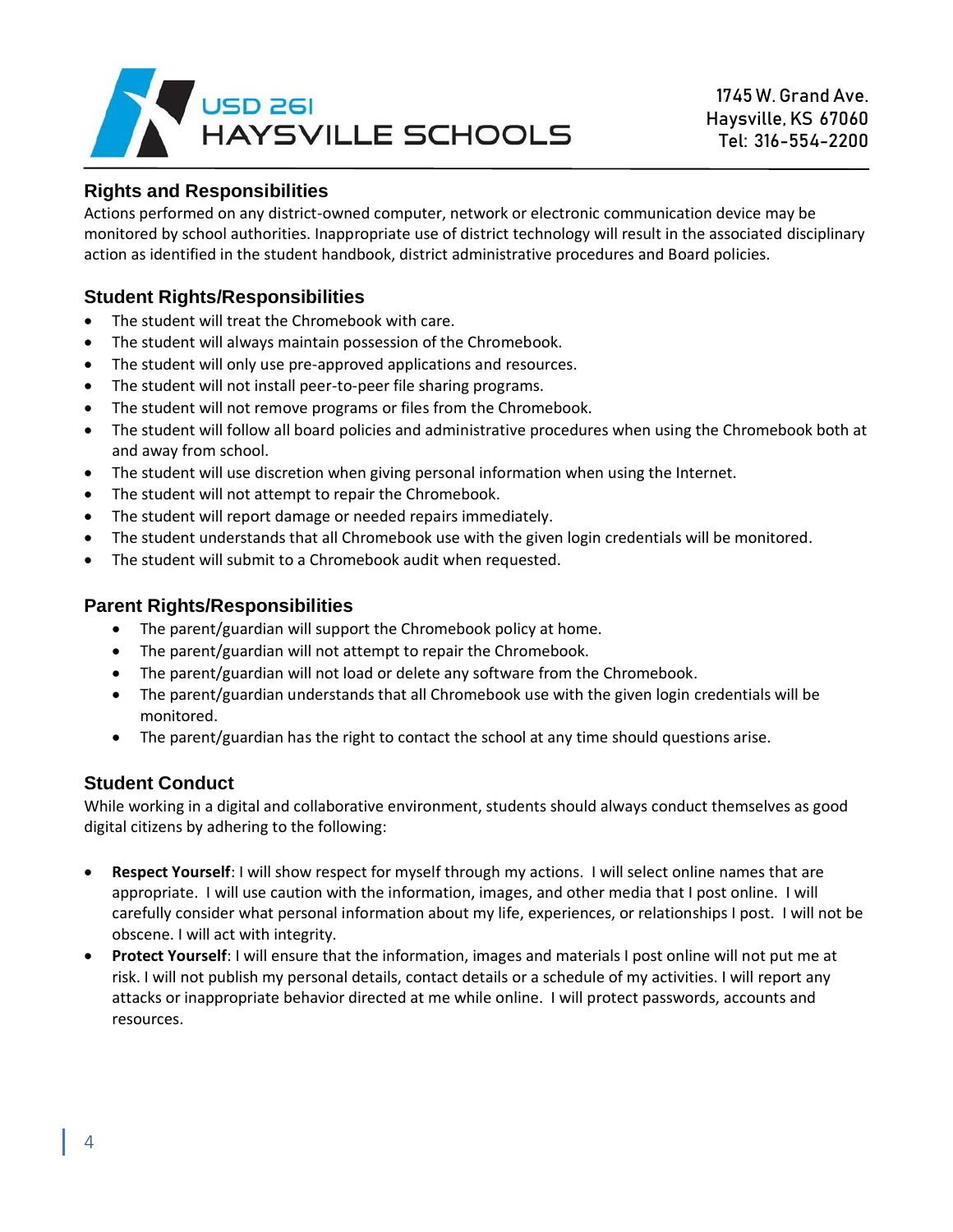

#### **Student Conduct (cont.)**

- **Respect Others**: I will show respect to others. I will not use electronic mediums to antagonize, bully, harass or stalk people. I will show respect for other people in my choice of websites. I will not visit sites that are degrading to others, pornographic, racist or inappropriate. I will not enter other people's private spaces or areas.
- **Protect Others**: I will protect others by reporting abuse and not forwarding inappropriate materials or communications. I will avoid unacceptable materials and conversations.
- **Respect Intellectual Property**: I will request permission to use copyrighted or otherwise protected materials. I will suitably cite all use of websites, books, media, etc. I will acknowledge all primary sources. I will validate information. I will use and abide by the fair use rules.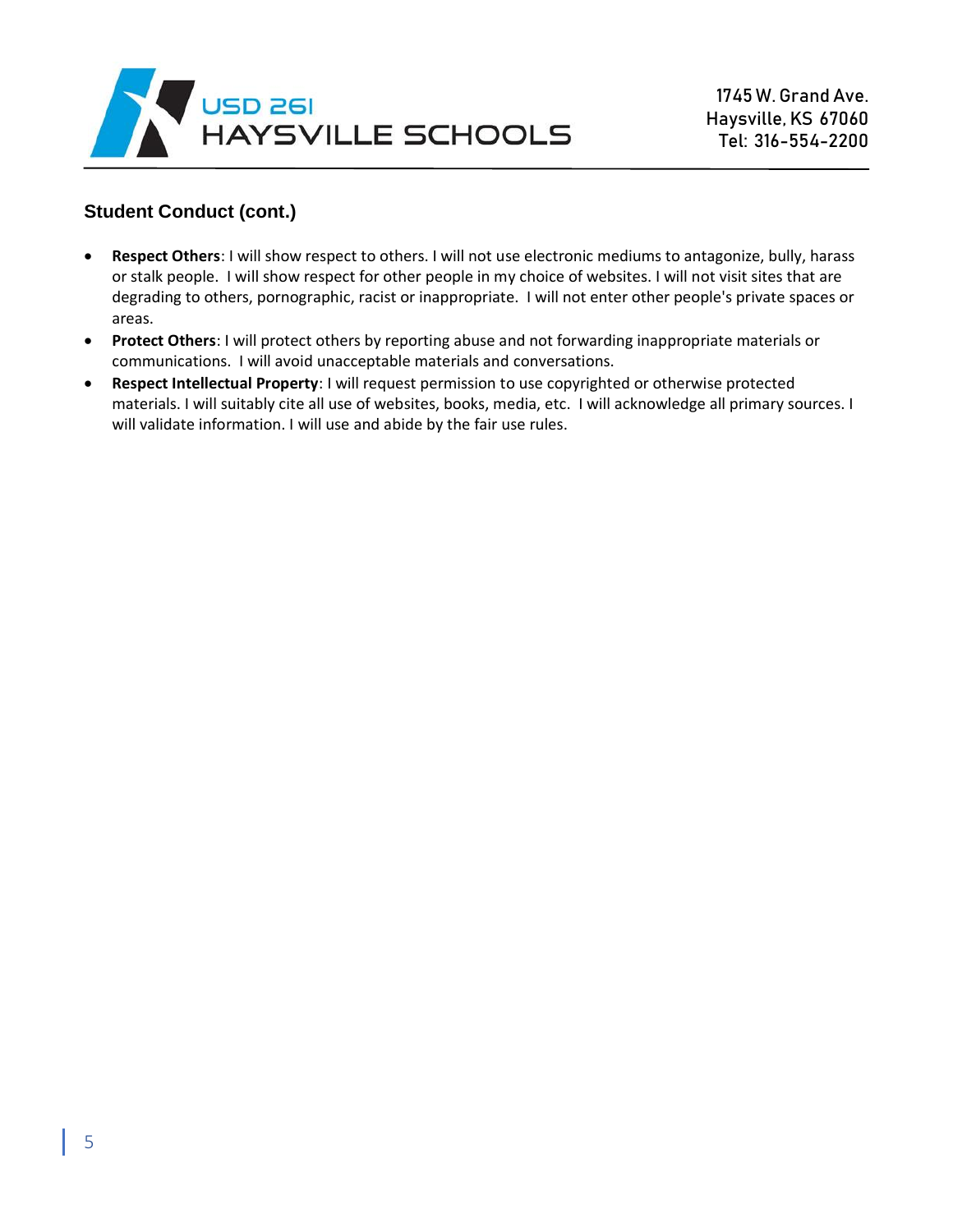

## *Student and Parent/Guardian Consent for Device Checkout*

Printed

**Student Name\_\_\_\_\_\_\_\_\_\_\_\_\_\_\_\_\_\_\_\_\_\_\_\_\_\_\_\_\_ Student/Device ID\_\_\_\_\_\_\_\_\_\_\_\_\_\_\_\_\_\_\_\_\_\_\_\_\_**

#### Student Agreement for Chromebook use:

- 1. I will take care of my Chromebook.
- 2. I will never leave the Chromebook unattended.
- 3. I will never loan out my Chromebook to other individuals.
- 4. I will know where my Chromebook is at all times.
- 5. I will charge my Chromebook's battery for school each day.

6. I will keep food and beverages away from my Chromebook since they may cause damage to the device.

7. I will not disassemble or have disassembled any part of my Chromebook or attempt any repairs by myself or a third-party.

8. I will be responsible for all damage or loss caused by neglect or abuse.

9. I will use my Chromebook in ways that are appropriate, that meet Haysville Public Schools expectations, and that are educational.

10. I will not install or use any software or apps other than those owned or approved by the district and made available to me in accordance with this agreement.

11. I will not place decorations (such as stickers, markers, etc.) on the Chromebook.

12. I will not deface the serial number or Chromebook sticker on the Chromebook.

13. I will keep my Chromebook in the district provided case at all times.

14. I understand that my Chromebook is subject to inspection at any time without notice and remains the property of Haysville USD 261.

15. I will follow the policies outlined in the Chromebook Policy, Procedures, and Information Handbook and the Acceptable Use of Computer Networks/Computers and Resources Policy while at school, as well as outside the school day.

16. I understand that my use of the Chromebook is subject to all applicable District policies and regulations, as well as any applicable provisions of the Student Handbook.

17. I agree to return the District Chromebook and all accessories in good working condition.

18. I will be a proactive digital citizen when using my Chromebook.